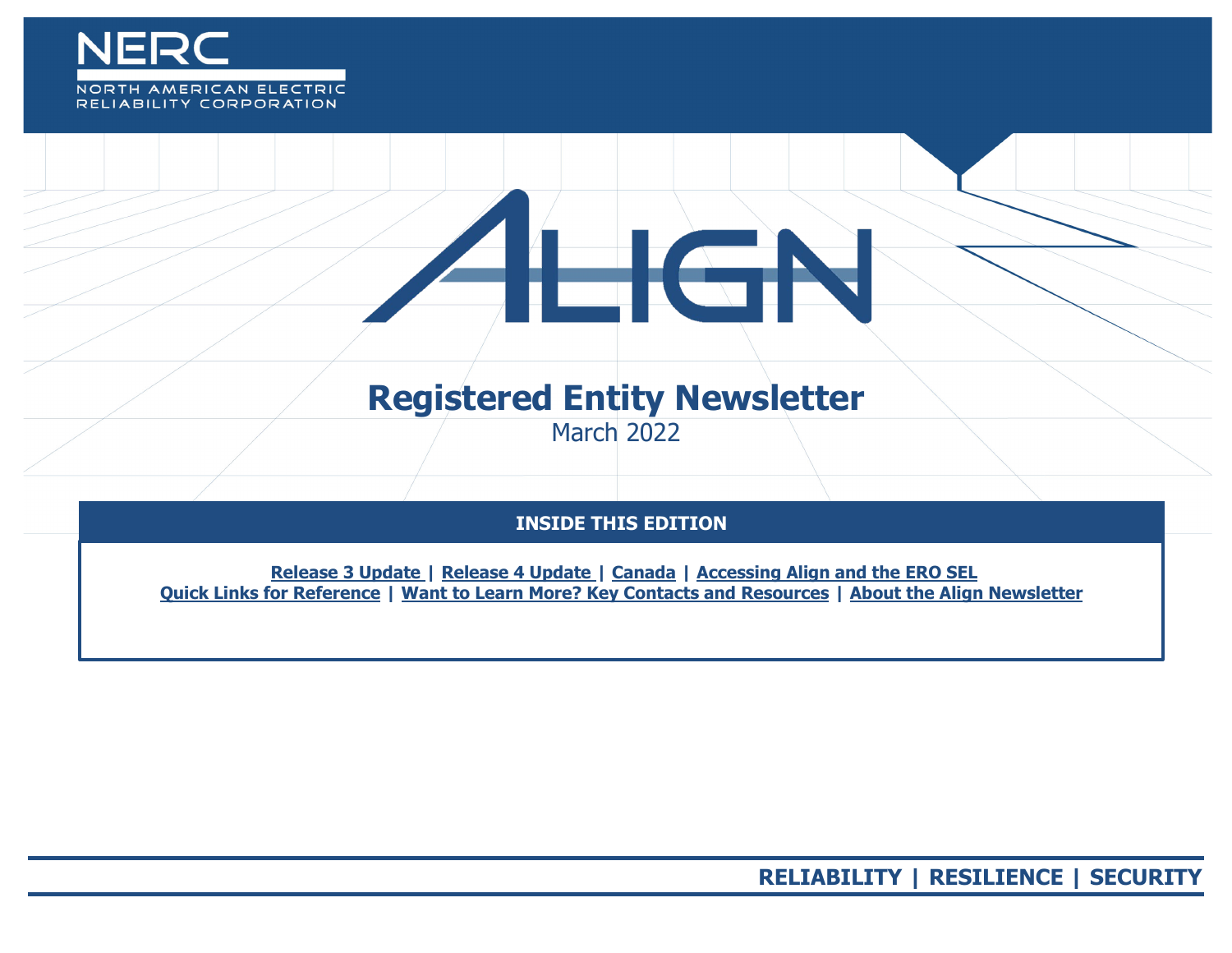

### **LET'S GET ALIGNED: KEY TAKEAWAYS**

#### **Release 3 Update**

Performance optimization efforts for Release 3, as outlined in the January edition of the *Align Newsletter,* are near completion. The project team began deployment of final application updates to production in mid-March.

The Regional Entities (REs) are now shifting their focus now to Release 3 adoption plans. The chart below outlines the regional approaches and timing. Please contact the Regional Change Agents with any questions.

 $\bigvee$ *In Progress*

| <b>Region</b> | <b>Adoption Approach</b>                                                                                                                                                             |
|---------------|--------------------------------------------------------------------------------------------------------------------------------------------------------------------------------------|
| Texas RE      | Will send notifications in April 2022 for Q3 audits and use Align for all remaining audits                                                                                           |
| <b>WECC</b>   | Will start in April 2022 with first notification for audit in August 2022; timing of full adoption based on initial Align audits                                                     |
| <b>SERC</b>   | Began in February 2022 with first notification; two initial entities will complete audits end-to-end, then review processes for lessons<br>learned and conduct two additional audits |
| <b>NPCC</b>   | Will start in April 2022 with first notification for off-site audit; will reassess after completion on timing of full time use.                                                      |
| <b>MRO</b>    | Will start in April 2022 with first notification for Q3 coordinated oversight audit. Will complete one audit end-to-end, then review<br>processes for lessons learned.               |
| <b>RF</b>     | Began in March 2022 with first notification for audit in June 2022; will reassess after completion on timing of full time use.                                                       |

#### <span id="page-1-0"></span>**Release 4**

With Release 3 modifications near completion, the Align project team has turned its focus back to Release 4. The Align Steering Committee approved the scope of Release 4, which will include additional required features for audit and scheduling, inherent risk assessments (IRAs) and compliance oversight planning (COPs).

Release 4 will have two production deployments: R4.0 will deploy in June with enhanced audit and scheduling functions, and R4.5 will deploy in October with IRAs and COPs. This approach will enable valuable features sooner and allow for focused training and adoption plans.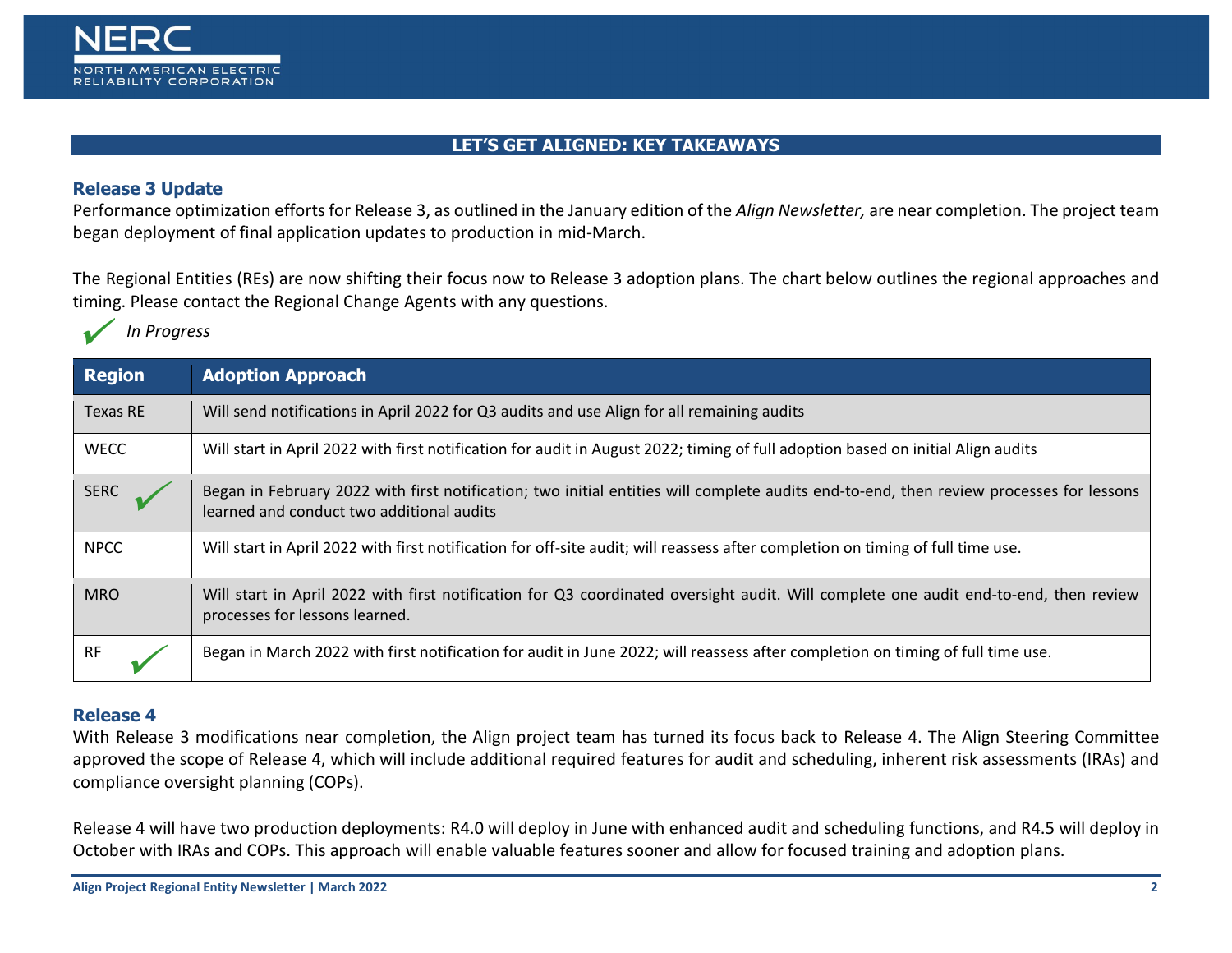#### **Canadian Jurisdictions' Use of Align**

The Align project team continues to work with those REs that support Canadian regulators—MRO, NPCC, and WECC—to create project plans and activities in support of using Align. These activities include determining detailed requirements by province, importing provincial standards data into Align, and defining the appropriate user roles.

The requirements definition work is completed. The project team will analyze the requirements to determine a schedule for implementation. This schedule will be shared with the Regional Change Agents as soon as it's available and in the May newsletter.

#### **Accessing Align**

An important part of the project's success is ensuring appropriate access to the system. An active ERO Portal Account is required to access Align and the ERO SEL. **Please follow the instructions below to verify an existing account or set up a new account and note that it takes 48 hours for a new account to be activated**. For password resets, select the "Forgot Password/Username" to reset a password. For questions or problems concerning ERO Portal accounts, please submit a support ticket [here.](https://support.nerc.net/)

All registered entities' primary compliance contacts (PCCs) should also have an ERO Portal Account and be set up as Align Registered Entity Submitters and the Entity Administrators responsible for approving access requests. Users approved by the PCCs are automatically given an ERO SEL submitter role. Additional access to the ERO SEL outside of Align access must be handled with a support ticket.

Refer to the [Registered Entity User Access Guide](https://trn.nerc.com/User%20Guide/RE_TTT_User_Access.pdf) for detailed instructions.

#### **To Set Up an ERO Portal Account:**

- 1. Navigate t[o https://eroportal.nerc.net.](https://eroportal.nerc.net/)
- 2. Select "Register" in the upper left-hand corner.
- 3. Complete the registration form and click "Submit."

#### **To Verify an ERO Portal Account:**

- 1. Navigate t[o https://eroportal.nerc.net.](https://eroportal.nerc.net/)
- 2. Select "Sign In" in the upper left-hand corner.
- <span id="page-2-0"></span>3. Enter your credentials to confirm access to ERO Portal.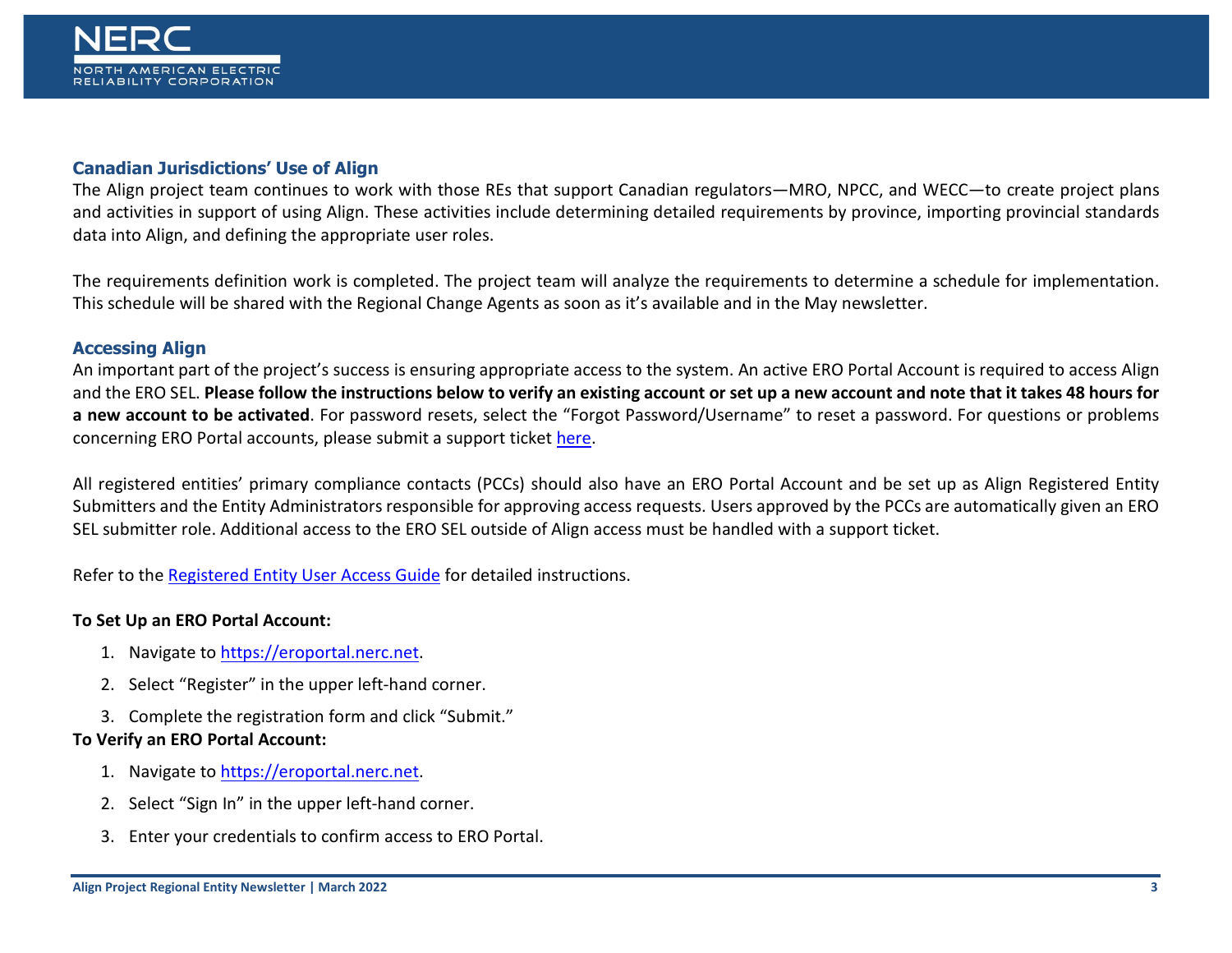

## **Quick Links for Reference**

Here is a list of links to commonly requested project materials for Align and the ERO SEL. Please reach out to your Change Agents for additional materials.

| <b>Quick Links</b>                                                                  |  |  |
|-------------------------------------------------------------------------------------|--|--|
| <b>FAQs</b>                                                                         |  |  |
| <b>NEW ERO Enterprise BES Artifacts Submittal Exception Process (February 2022)</b> |  |  |
| Align Governance Model (Updated April 2021)                                         |  |  |
| Registered Entity SEL Requirements (Updated February 2021)                          |  |  |
| <b>NERC Training Site</b>                                                           |  |  |
| <b>CEA SEL User Guide</b>                                                           |  |  |
| <b>Release 1 CEA User Guide</b>                                                     |  |  |
| <b>Release 2 CEA User Guide</b>                                                     |  |  |
| <b>Release 3 CEA User Guide</b>                                                     |  |  |
| <b>Registered Entity User Access Guide</b>                                          |  |  |
| Data Handling Guide to Align and ERO SEL                                            |  |  |
| <b>Align Business Case</b>                                                          |  |  |

## <span id="page-3-0"></span>**Want to Learn More? Key Contacts and Resources**

Please submit questions to **AskAlign@NERC.net** or reach out to your Regional Change Agent. The change agents meet monthly and have the latest project updates. They are another resource for asking questions or sharing comments and feedback on the project.

| <b>Align Change Agents</b> |                                                                            |  |
|----------------------------|----------------------------------------------------------------------------|--|
| Organization               | <b>Change Agents</b>                                                       |  |
| <b>MRO</b>                 | Desiree Sawyer, Marissa Falco                                              |  |
| <b>NERC</b>                | Jamie Calderon, Farzaneh Tafreshi, Sara Minges                             |  |
| <b>NPCC</b>                | <b>Jason Wang, Kimberly Griffith</b>                                       |  |
| ReliabilityFirst           | <b>Anthony Jablonski</b>                                                   |  |
| <b>SERC</b>                | Andrew Williamson, Janice Carney, Melinda Montgomery, Rick Dodd, Todd Curl |  |
| Texas RE                   | <b>Rochelle Brown</b>                                                      |  |
| <b>WECC</b>                | Angie Shapiro, Ben Aldous, Mailee Cook                                     |  |